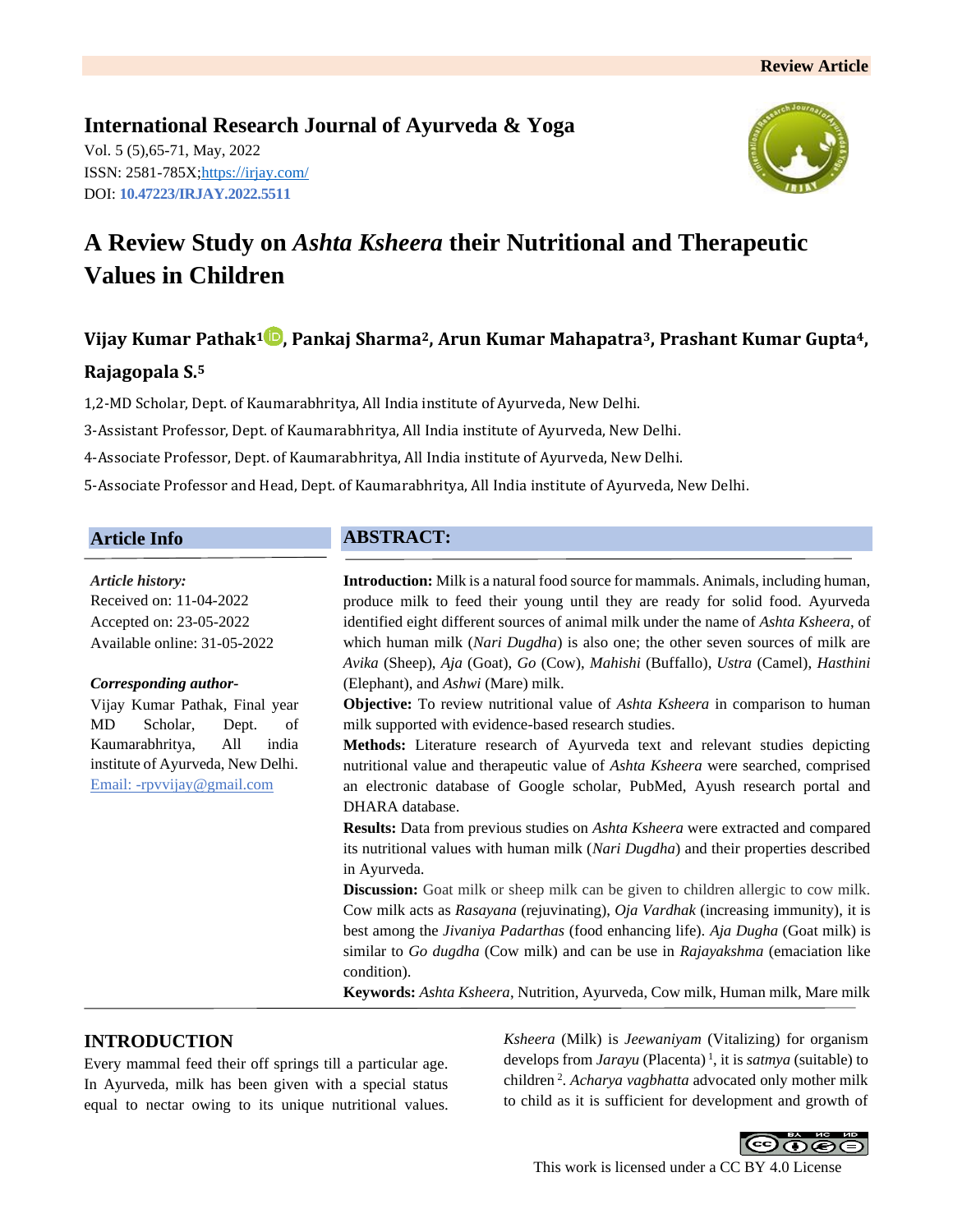child <sup>3</sup>. Breastfeeding is the gold standard for infant feeding, as it provides not only nutritional excellence, but also protective effects during a time of unmatched antigenic and pathogenic challenges. It is the best gift that a mother can give to her baby. Human milk is complete and ideal form of nutrition for the developing infant as it contains all nutrients required for growth and development of growing infant. Human milk is complete food for infants up to 6 months of age. *Dugdha* having similar properties to *Oja, Charaka* says milk to be *Pravara Jweeniyanam* (provides longevity) and *Rasayana* (rejuvenating)<sup>4</sup>. *Acharya vagbhatta* says in absence of mother milk baby should be given any one of goat milk, cow milk, *Laghupanchmoola sadhita dugdha* (milk processed with *Laghupanchmoola* ) or *Prishnaparni sadhita dugdha* ( Milk processed with *Prishnaparni*) for baby feeding<sup>5</sup>.

## **METHODS**

Literature research of Ayurveda text and relevant studies depicting nutritional value and therapeutic value of *Ashta Ksheera* were searched, comprised an electronic database of Google scholar, PubMed, Ayush research portal and DHARA database. In electronic database search terms were used "Sheep milk", "Goat milk", "Buffalo milk", "Camel milk", "Elephant milk", "Mare milk", "Cow milk" and "Human milk".

## **RESULTS**

## *Avika dugdha* **(Sheep milk)**

According to *Charaka Samhita* <sup>6</sup> *Avika Dugdha* is *Ushna* in potency, *Kapha* and *Pitta Karaka*, It causes *Hikka* (Hiccup)*, Shwasa* (Breathing disorders) and according to *Shushruta Samhita*<sup>7</sup> *Avika Dugdha* is *Madhura, Guru, Snigdha, Pitta* and *Kapha Vardhaka.* It is used in *Vataja Kasa* (Cough). Sheep milk can be considered an ideal substitute for cow milk for allergy sufferers due to its high nutrients levels. Specific antibodies in people allergic to milk (IgE) weakly recognize the protein fractions  $\alpha$ S1casein, αS2‐casein, and β‐casein from goat and sheep milk, which is not observed for cow milk $\delta$ Taurine in goat and sheep milk derived from sulphur-containing amino acids has important metabolic functions as does carnitine, which is a valuable nutrient for the human neonate. Mineral and vitamin contents of goat and sheep milk are mostly higher than in cow milk<sup>9</sup>. The nutritional value of sheep milk is higher than those of goat and cow milks, with higher levels of proteins, lipids, minerals, and vitamins essential to human health and a caloric value corresponding to 5932

66

kJ/kg<sup>8</sup>. Sheep milk contains almost twice as much protein as goat and cow milks. These proteins molecular forms and amino acid sequences have nutritional quality, as well as positive impact on digestibility, and thermostability<sup>8</sup>. Mono and polyunsaturated fatty acids in sheep milk may contribute to the prevention of cardiovascular.<sup>10</sup>

#### *Aja dugdha* **(Goat milk)**

According to *Charaka Samhita*<sup>11</sup> *Aja Dugdha* is *Kashaya, Madhura, Sheeta, Laghu, Malasangrahaka*. It cures *Rakta-Pitta* (Bleeding disorders)*, Atisara* (Diarrhea)*, Kshaya*  (Malnutrition)*, Kasa* (Cough)*, Jwara* (Fever) and according to *Shushruta Samhita*<sup>12</sup> it is *Agni Deepaka*  (Increases digestion)*, Laghu* (Light)*, Sangrahi* (Digestion promotive)*. Shwasahar* (Cures breathing disorders)*, Kasanashak* (Cures cough)*, Raktapitta Nashak* (Cures bleeding disorders) *Aja Dugha* is similar to *Go dugdha* and used in *Rajayakshma*. Goat milk has higher amounts of conjugated linoleic acids playing important roles in immune stimulation, growth promotion, and disease prevention <sup>13</sup>. Study suggest that goat's milk has a nutritional value similar to that of cow's milk and could be used as an alternative to cow's milk for rehabilitating undernourished children  $14$ . Study suggest Human Lysozyme (hLZ)-milk from transgenic goats of the Artemis line could provide a safe, sustainable, and direct source of lysozyme-rich milk for communities facing high rates of childhood diarrhea <sup>15</sup>. Goat milk is a good source of vitamin A, niacin, thiamin, riboflavin, and pantothenic acid <sup>16</sup>. Goat milk has a high content of conjugated linoleicacid (CLA) Anti-carcinogenic properties of CLA have been reported against mammary and colon cancer<sup>17</sup>.

#### *Go dugdha* **(Cow milk)**

According to *Charaka Samhita*<sup>18</sup> *Go dugdha* is Madhura in taste, *Sheeta Virya* in potency, *Mrudu, Snigdha, Bahala, Shlakshna, Picchila, Guru, Manda, Prasanna*. Acts as *Rasayana, Oja Vruddhi, Rasa-Rakta-Mansa-Meda-Asthi-Majja-Shukrala.* It is best among the *Jivaniya Padarthas*. And according to *Shushruta Samhita*<sup>19</sup> *Go dugdha* is *Sheeta* in potency, *Snigdha, Guru, Madhura* in taste, *Madhura Vipaka, Jeevaniya, Vata-Pitta Nashaka. Alpa Abhishyandikaraka, Rasayana, Rakta Pitthara*. Research shows early introduction of whole cow's milk may lead to iron deficiency anemia. Cow's milk also has low contents of zinc, niacin, vitamin C and vitamin  $E^{20}$ . Moreover, some immunological studies have suggested a possible mechanism whereby exposure to cow's milk protein could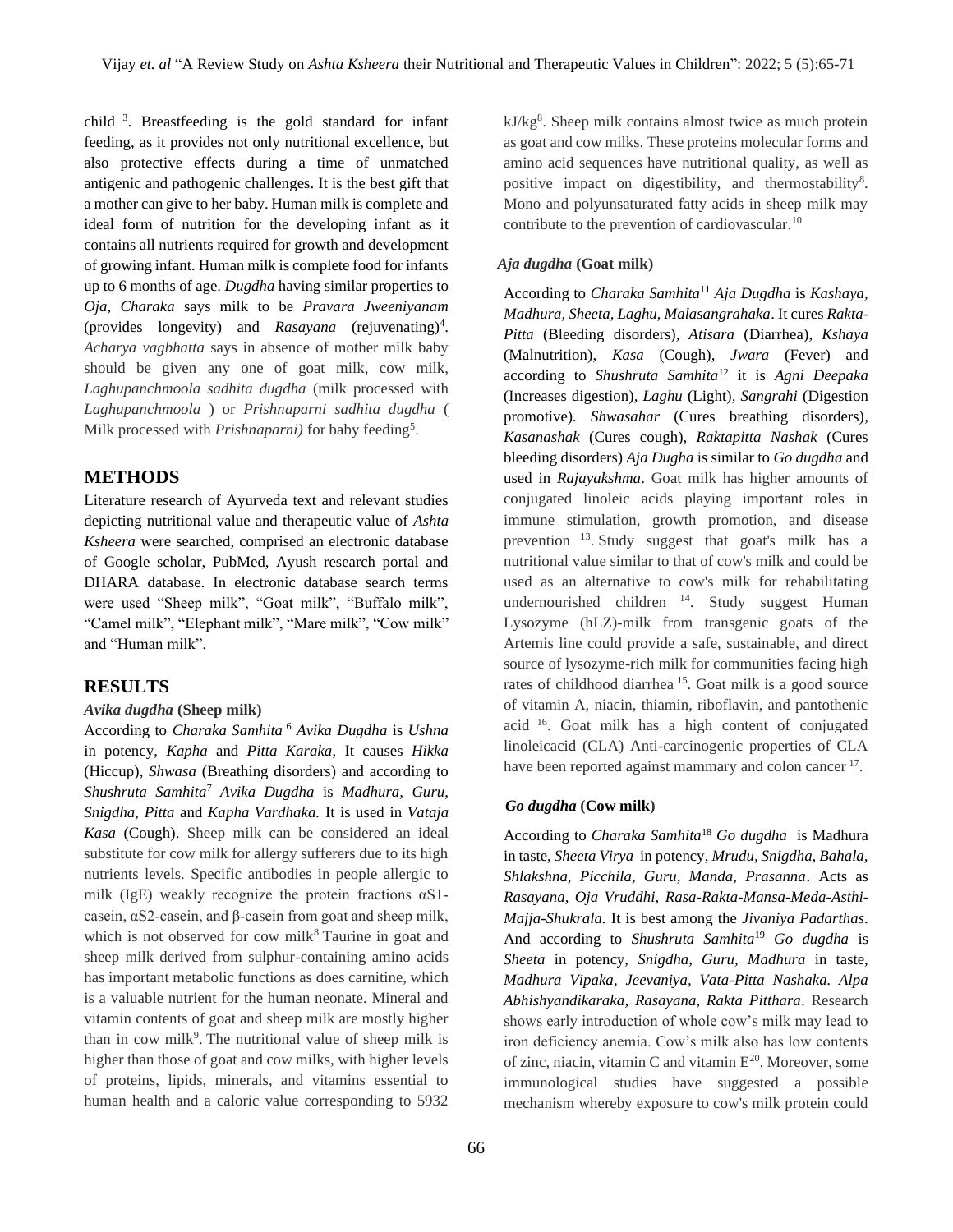result in beta-cell directed autoimmunity and subsequent Type 1 diabetes $^{21}$ . To avoid iron deficiency, infants should continue to receive iron-fortified formula throughout the first year of life or a daily iron supplement if they are fed whole cow milk before their first birthday<sup>22</sup>.

#### *Mahishi dugdha* **(Buffalo milk)**

According to *Charaka Samhita*<sup>23</sup> *Mahishi Dugdha* is *Guru, Sheeta* in potency, *Mandagnikaraka, Sneha,* Cures *Anidra* and according to *Shushruta Samhita*<sup>24</sup> *Mahishi Dugdha* is *Atyanta Abhishyandi, Madhura, Vanhi Nashanam*. Buffalo milk is healthier than cow milk in terms of lower concentration of cholesterol and higher magnitude of unsaturated fatty acids<sup>25</sup> Beta-lactoglobulin in buffalo milk inhibits angiotensin-converting enzyme, an enzyme that increases blood pressure by tightening blood vessels - thus reducing blood pressure levels<sup>26</sup>. Higher taurine content in buffalo milk (59moles/litre) compared to (41.4 moles/litre) cow milk is considered beneficial for infant because of its beneficial role in the absorption of  $fat^{27}$ . Lower concentration of Urea (20 mg/100 ml) in buffalo milk as compared to cow milk (38mg/100 ml) make buffalo milk suitable for infant food formulation $27$ . Due to higher level of lactoferrin in buffalo milk (320 mg/lt) as compared to 150 mg/lt in cow milk, the associated antimicrobial properties render buffalo milk more suitable for preparation of infant food $27$ .

#### *Ushtra dugdha* **(Camel milk)**

According to *Charak Samhita*<sup>28</sup> *Ushtra Dugdha* is *Ruksha, Ushna* in potency*, Lavana, Laghu*. Cures *Vata Kaphaja Rogas, Anaha, Krimi, Shotha, Arsha* and *Shushruta*<sup>29</sup> says *Ushtri Dugdha* is *Ruksha, Ushna, Lavana, Madhura* in taste, *Laghu*. It cures *Shotha, Gulma, Udara Roga, Arsha, Krimi, Kustha, Visha.* Camel's milk can be considered an option for the individuals intolerant to lactose who present symptoms when ingesting cow's milk $30$ . It is a rich source of insulin and also it containing approximately 52 units of insulin in each liter of camel milk, making it a great treatment option for Type 1 or Type 2 diabetics as well as Gestational Diabetes<sup>31</sup>. Camel milk could play an important role in decreasing oxidative stress by alteration of antioxidant enzymes and nonenzymatic antioxidant molecules levels and improvement of autistic behaviour<sup>32</sup>.

#### *Hastini dugdha* **(Elephant's milk)**

According to *Charaka Samhita*<sup>33</sup> *Hastini Dugdha* is *Balya, Guru, Sthairyakara* and according to *Shushruta Samhita*<sup>34</sup> *Hastini Dugdha* is *Balya, Guru, Sthairyakara*. The GlcN content of the elephant's milk is 128, 43 and 14 times greater than those of the cow's, mare's and human milk, respectively<sup>35</sup>, Glucosamine GlcN has been found to facilitate cartilage healing, reduce subchondral structural changes and synovitis<sup>36</sup>. Elephant and human milks have high levels of oligosaccharides which may reflect the relative importance of these components in neonatal host defence, or in brain development<sup>37</sup>.

## *Ekashapha dugdha* **(Mare's milk)**

According to *Charaka Samhita*<sup>38</sup> milk of *Ashwi, Shapha,* and *Gardabha* animal is *Ushna* in potency, *Balavardhaka, Stairyakara.* Cures *Shakhagata Vata, Madhura, Amla, Lavana* in taste, *Ruksha, Ushna, Laghu* in digestion and according to *Shushruta Samhita*<sup>39</sup> milk of *Ashwi, Shapha,* and *Gardabha* animal is *Ushna* in potency, *Balavardhaka, Stairyakara*. Cures *Shakhagata Vata, Madhura, Amla, Lavana* in taste, *Ruksha, Ushna, Laghu* in digestion. Mare's milk has been proven to play a role in curing Crohn's disease, ulcerative colitis, hepatitis and chronic gastric ulcers as well as other burdensome diseases, especially in children and elderly people $40$ . The lowest atherogenicity and thrombogenicity indices were calculated for human and mare milk, which could make these types of milk the best nutritional source for people with the risk of developing cardiovascular disease. The differences in the nutritional value of milk could be perceived as a milk profile marker, helping to choose the best food for human nutrition<sup>41</sup>.

#### *Nari dugdha* **(Human milk)**

According to *Charaka Samhita*<sup>42</sup> *Manusha Dugdha* is Cures *Vata-Pitta-Rakta Vikaras, Abhighata, Netra Rogas* and according to *Shushruta Samhita*<sup>43</sup> *Stree Dugdha* is *Jeevana, Brimhana, Satmya, Snigdha.* Cures *Raktapitta* in the form of *Nasya, Chakshu Shoola*. Human breast milk contains adequate amounts of most vitamins to support normal infant growth, except for vitamins D and K. These infants are at the risk for vitamin D deficiency, inadequate bone mineralization and conditions such as rickets<sup>44</sup>. Human milk oligosaccharides (HMOs) possess anti-infective properties by flooding the infant gastrointestinal tract with prevents binding of pathogens and keep them off the intestinal wall<sup>44</sup>. Sunlight exposure and vitamin D supplementation are recommended for breastfed infant<sup>45</sup>. Breastfeeding associated with a reduction in the risk of acute otitis media, nonspecific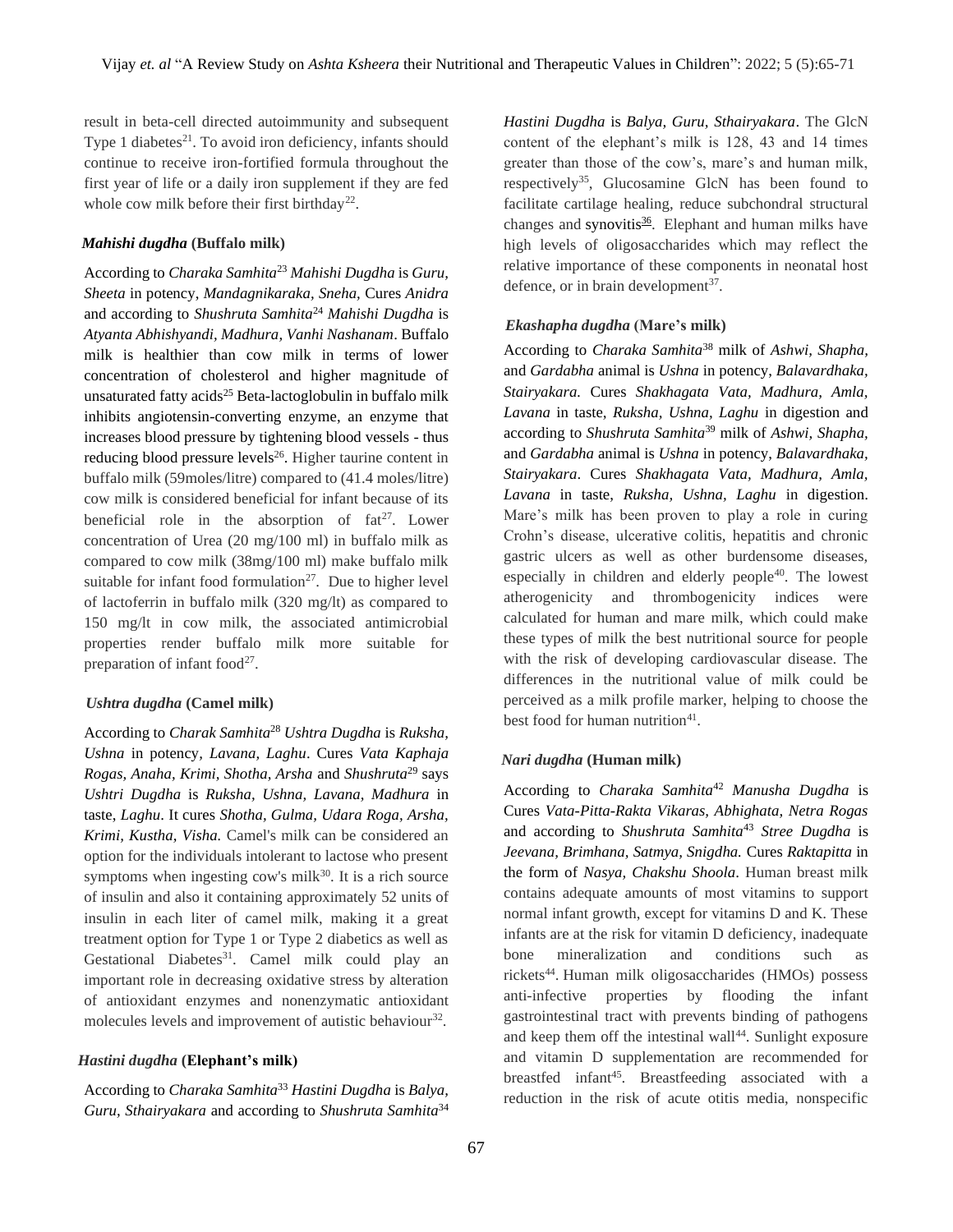gastroenteritis, severe lower respiratory tract infections, atopic dermatitis, asthma (young children), obesity, type 1 and 2 diabetes, childhood leukemia, and sudden infant death syndrome<sup>46</sup>. TABLE 1

## **DISCUSSION**

Total solids, Proteins, Ash, Energy are maximum in sheep milk, Casein/whey ratio are maximum in cow milk, fat are maximum in buffalo milk, Lactose are maximum in human milk (Table-1).Goat milk or sheep milk can be given to children allergic to cow milk. *Aja Dugha* (Goat milk) is similar to *Go dugdha* (Cow milk) and used in *Rajayakshma*. Cow milk acts as *Rasayana*, *Oja Vardhak*, it is best among the *Jivaniya Padarthas*. Early introduction of cow's milk may lead to iron deficiency anemia in children. *Mahishi Dugdha* (Buffalo milk) is *Atyanta Abhishyandi, Vanhi Nashanam*. Higher taurine content in buffalo milk beneficial for infant because of its beneficial role in the absorption of fat. *Ushtri Dugdha* cures *Shotha, Gulma, Udara Roga, Arsha, Krimi, Kustha, Visha.* Camel milk uptake shows improvement in autistic behaviour, diabetes. *Hastini Dugdha* is *Balya, Guru, Sthairyakara.* Glucosamine GlcN content of the elephant's milk is more. GS (glucosamine sulfate) has shown positive effects on symptomatic and structural outcomes of knee OA (osteoarthritis)<sup>49</sup>. Total oligosaccharide concentration is more in elephant milk compared to human milk. Mare's milk has a composition similar to human milk. It is well digested so it is a perfect alternative for cow's milk in the feeding of children or elderly people. Human breast milk contains adequate amounts of most vitamins to support normal infant growth, except for vitamins D and K. Early introduction of whole cow's milk may lead to iron deficiency anemia.

## **CONCLUSION**

*Ashtavidha Ksheera* is a good nutritional source for human nutrition. There are some differences in nutrition level of different milk as compared to human milk. These variations can help to choose the best food for human nutrition in the context of human diet insufficiency. As a part of food, milk provides an excellent nutritional profile in the children diet. Human and equine milk are similar in terms of sugar supply (lactose and galactose), proteins and minerals, but they differ in fat content, which is markedly higher in human breastmilk. Goat milk could be very good source of energy because of the high content of fat. Equine milk stands out for its similarity to breastmilk in compositional aspects considering the quality of the protein and lipid fractions, and due to the presence of important bioactive compounds. Here a small attempt is made to explore the hidden knowledge of the milk which were using by our *Acharya*. So the further scope of study is to evaluate such activity by animal experimentation and clinical trials and bring them into market with an affordable price.

# **Acknowledgements- Nil Conflict of Interest – None Source of Finance & Support - Nil**

## **ORCID**

*Vijay Kumar Pathak ,,* <https://orcid.org/> 0000-0002-8591-800X

## **REFERENCES**

- 1. Satyapala B, Vidyotini hindi commentary Kasyapa Samhita, Khilsthan 22/10, Chaukhambha Sanskrit Sansthan, 2019.pp.545.
- 2. Satyapala B, Vidyotini hindi commentary Kasyapa Samhita, Khilsthan 22/10, Chaukhambha Sanskrit Sansthan, 2019.pp.545.
- 3. Gupta A, Astang Hriday of Vaghbhatt with Vidyotini Hindi Commentary, Uttar sathan, chapter 1, verse 15. Chaukhambha Sanskrit Sansthan Reprint Edition 2019.
- 4. Shastri K, Charaka Samhita of Charaka with Vidyotini Hindi Commentary, Sharirsthan chapter 27, Verse 218. , Reprint edition; 2013.
- 5. Gupta A, Astang Hriday of Vaghbhatt with Vidyotini Hindi Commentary, Uttar sathan, chapter 1, verse 20. Chaukhambha Sanskrit Sansthan Reprint Edition 2019.
- 6. Shastri K, Charaka Samhita of Charaka with Vidyotini Hindi Commentary, Sharirsthan chapter 27, Verse 23. , Reprint edition; 2013.
- 7. Shastry AD, Ayurveda Tatva Sandipika Hindi commentary on Sushruta Samhita of Acahrya Sushruta, Sutrasthana Chapter 45, Shloka No-54. Chaukhambha Sanskrit Sansthan, 2019.pp.545.
- 8. Balthazar, C., Pimentel, T., Ferrão, L., Almada, C., Santillo, A., Albenzio, M., Mollakhalili, N., Mortazavian, A., Nascimento, J., Silva, M., Freitas, M., Sant'Ana, A., Granato, D. and Cruz, A. (2017), Sheep Milk: Physicochemical Characteristics and Relevance for Functional Food Development. COMPREHENSIVE REVIEWS IN FOOD SCIENCE AND FOOD SAFETY,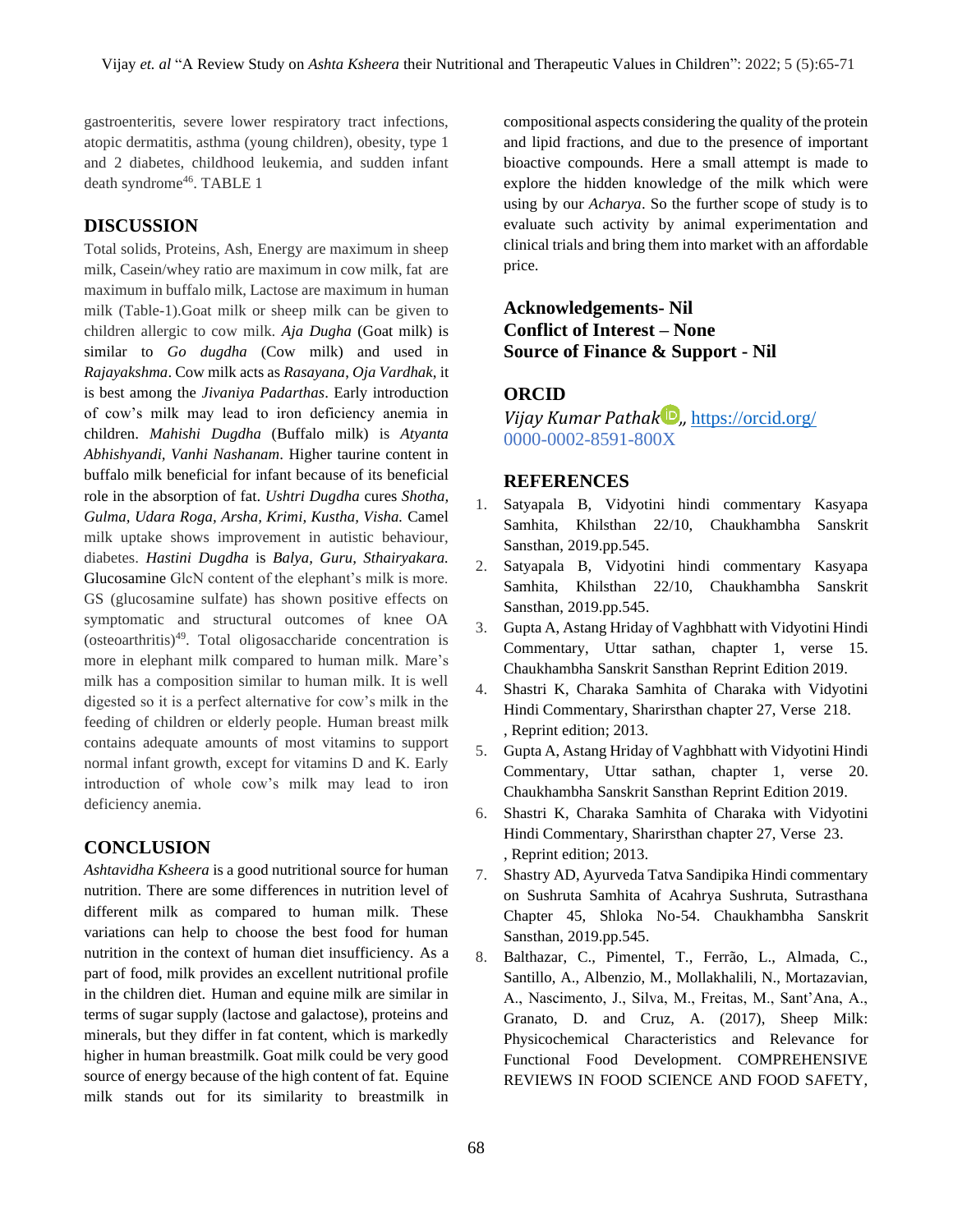16: 247-262. doi[:10.1111/1541-4337.12250](https://doi.org/10.1111/1541-4337.12250) assesed on 17 aug 2020

- 9. Cooper CA, Garas Klobas LC, Maga EA, Murray JD. Consuming transgenic goats' milk containing the antimicrobial protein lysozyme helps resolve diarrhea in young pigs. PLoS One. 2013;8(3):e58409. doi:10.1371/journal.pone.0058409 assesed on 18 aug 2020
- 10. Balthazar CF, Conte Junior CA, Moraes J, Costa MP, Raices RSL, Franco RM, Cruz AG, Silva ACO. 2016. Physicochemical evaluation of sheep milk yogurts containing different levels of inulin. J Dairy Sci 99:4160–8 assesed on 17 aug 2020
- 11. Shastri K, Charaka Samhita of Charaka with Vidyotini Hindi Commentary, Sharirsthan chapter 27, Verse 222. Reprint edition; Chaukhambha Sanskrit Sansthan, 2013.
- 12. Shastry AD, Ayurveda Tatva Sandipika Hindi commentary on Sushruta Samhita of Acahrya Sushruta, Sutrasthana Chapter 45, Shloka No-55. Chaukhambha Sanskrit Sansthan, 2019.
- 13. Turkmen N Chapter 35 The Nutritional Value and Health Benefits of Goat Milk Components, Nutrients in Dairy and their Implications on Health and Disease 2017, Pages 441- 449 assesed on 18 aug 2020
- 14. Razafindrakoto O, Ravelomanana N, Rasolofo A, et al. Goat's milk as a substitute for cow's milk in undernourished children: a randomized double-blind clinical trial. Pediatrics. 1994;94(1):65-69. assesed on 18 aug 2020
- 15. Cooper CA, Garas Klobas LC, Maga EA, Murray JD. Consuming transgenic goats' milk containing the antimicrobial protein lysozyme helps resolve diarrhea in young pigs. PLoS One. 2013;8(3):e58409. doi:10.1371/journal.pone.0058409 assesed on 18 aug 2020
- 16. Barłowska, J., Szwajkowska, M., Litwińczuk, Z. and Król, J. (2011), Nutritional Value and Technological Suitability of Milk from Various Animal Species Used for Dairy Production. Comprehensive Reviews in Food Science and Food Safety, 10: 291-302. doi[:10.1111/j.1541-](https://doi.org/10.1111/j.1541-4337.2011.00163.x) [4337.2011.00163.x](https://doi.org/10.1111/j.1541-4337.2011.00163.x) assesed on 18 aug 2020
- 17. Lad, Sachin & Aparnathi, Kishorkumar & Mehta, Bhavbhuti & Velpula, Suresh. (2017). Goat Milk in Human Nutrition and Health – A Review. International Journal of Current Microbiology and Applied Sciences. 6. 1781-1792. 10.20546/ijcmas.2017.605.194. assesed on 18 aug 2020
- 18. Shastri K Charaka Samhita of Charaka with Vidyotini Hindi Commentary, Sharirsthan, Reprint edition; 2013 chapter 27, Verse 218-19. Chaukhambha Sanskrit Sansthan, 2019.
- 19. Shastry AD, Ayurveda Tatva Sandipika Hindi commentary on Sushruta Samhita of Acahrya Sushruta, Sutrasthana

Chapter 45, Shloka No-56. Chaukhambha Sanskrit Sansthan, 2019.

- 20. Leung AK, Sauve RS. Whole cow's milk in infancy. Paediatr Child Health. 2003 Sep;8(7):419-21. doi: 10.1093/pch/8.7.419. PMID: 20019947; PMCID: PMC2791650.
- 21. Gerstein HC, VanderMeulen J. The relationship between cow's milk exposure and type 1 diabetes. Diabet Med. 1996 Jan;13(1):23-9. doi: 10.1002/(SICI)1096- 9136(199601)13:1<23::AID-DIA4>3.0.CO;2-D. PMID: 8741809.
- 22. Tunnessen WW Jr, Oski FA. Consequences of starting whole cow milk at 6 months of age. J Pediatr. 1987 Dec;111(6 Pt 1):813-6. doi: 10.1016/s0022- 3476(87)80193-2. PMID: 3681544.
- 23. Shastri K Charaka Samhita of Charaka with Vidyotini Hindi Commentary, Sharirsthan, Reprint edition; 2013 chapter 27, Verse 218-19. Chaukhambha Sanskrit Sansthan, 2019.
- 24. Shastry AD, Ayurveda Tatva Sandipika Hindi commentary on Sushruta Samhita of Acahrya Sushruta, Sutrasthana Chapter 45, Shloka No-55. Chaukhambha Sanskrit Sansthan, 2019.
- 25. Khan IT, Nadeem M, Imran M, Ayaz M, Ajmal M, Ellahi MY, Khalique A. Antioxidant capacity and fatty acids characterization of heat treated cow and buffalo milk. Lipids Health Dis. 2017 Aug 24;16(1):163. doi: 10.1186/s12944-017-0553-z. PMID: 28836975; PMCID: PMC5571557.
- 26. Murakami M, Tonouchi H, Takahashi R, Kitazawa H, Kawai Y, Negishi H, Saito T. Structural analysis of a new anti-hypertensive peptide (beta-lactosin B) isolated from a commercial whey product. J Dairy Sci. 2004 Jul;87(7):1967-74. doi: 10.3168/jds.S0022- 0302(04)70013-2. PMID: 15328207.
- 27. B.G. Mane and M.K. Chatli, Buffalo Milk: Saviour of Farmers and Consumers for Livelihood and Providing Nutrition, Agricultural Rural Development | Year-2015 | Volume 2 | Pages 05-11 © 2015 Jakraya Publications (P) Ltd assesed on 19 aug 2020
- 28. Shastri K Charaka Samhita of Charaka with Vidyotini Hindi Commentary, Sharirsthan, Reprint edition; 2013 chapter 27, Verse 218-19. Chaukhambha Sanskrit Sansthan, 2019.
- 29. Shastry AD, Ayurveda Tatva Sandipika Hindi commentary on Sushruta Samhita of Acahrya Sushruta, Sutrasthana Chapter 45, Shloka No-58. Chaukhambha Sanskrit Sansthan, 2019.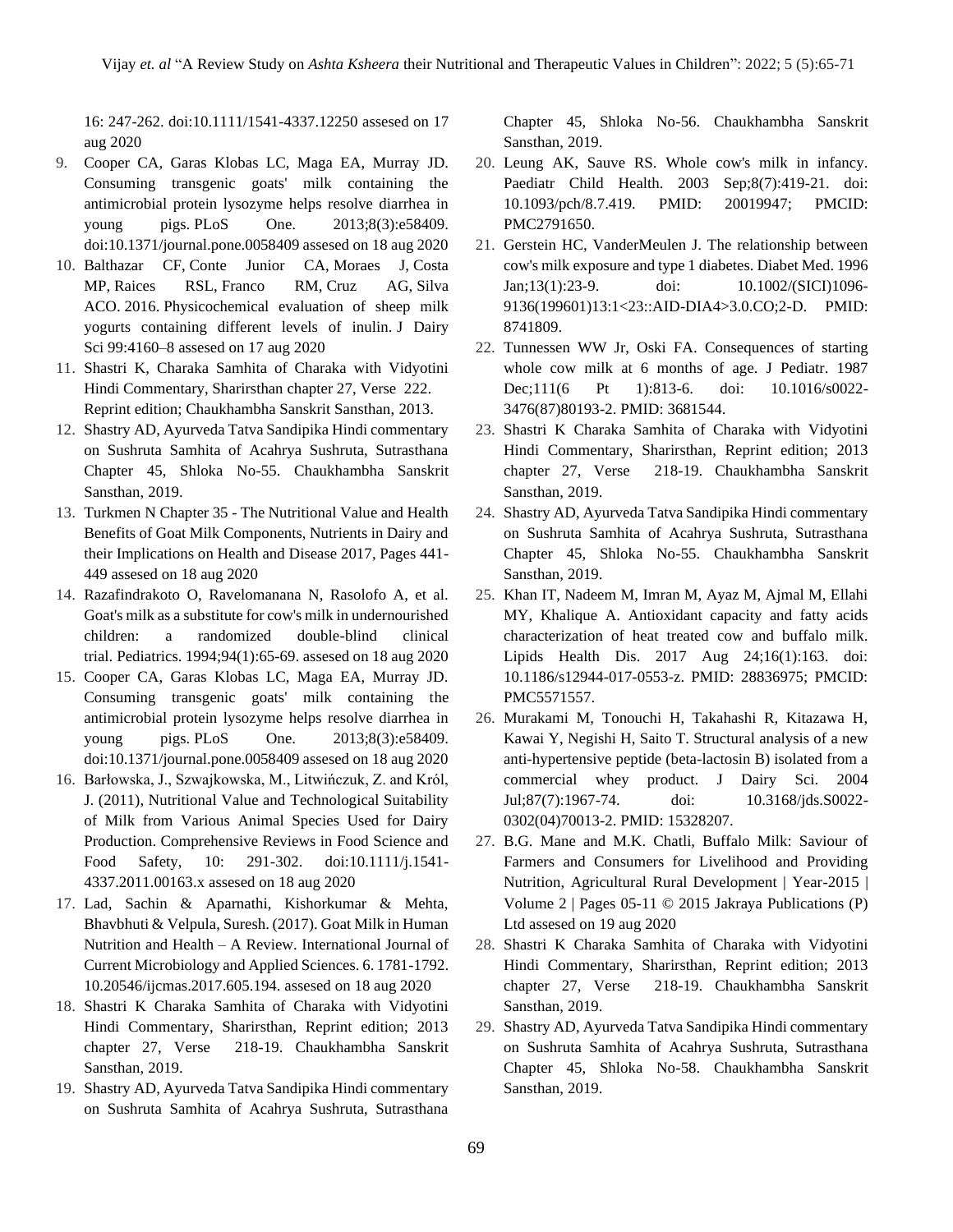- 30. Cardoso RR, Santos RM, Cardoso CR, Carvalho MO. Consumption of camel's milk by patients intolerant to lactose. A preliminary study. Rev Alerg Mex. 2010 Jan-Feb;57(1):26-32. PMID: 20857626.
- 31. Mirmiran P, Ejtahed HS, Angoorani P, Eslami F, Azizi F. Camel Milk Has Beneficial Effects on Diabetes Mellitus: A Systematic Review. Int J Endocrinol Metab. 2017 Mar 11;15(2):e42150. doi: 10.5812/ijem.42150. PMID: 29026408; PMCID: PMC5626114.
- 32. Al-Ayadhi LY, Elamin NE. Camel Milk as a Potential Therapy as an Antioxidant in Autism Spectrum Disorder (ASD). Evid Based Complement Alternat Med. 2013;2013:602834. doi: 10.1155/2013/602834. Epub 2013 Aug 29. PMID: 24069051; PMCID: PMC3773435.
- 33. Shastri K Charaka Samhita of Charaka with Vidyotini Hindi Commentary, Sharirsthan, Reprint edition; 2013 chapter 27, Verse 223. Chaukhambha Sanskrit Sansthan, 2019.
- 34. Shastry AD, Ayurveda Tatva Sandipika Hindi commentary on Sushruta Samhita of Acahrya Sushruta, Sutrasthana Chapter 45, Shloka No-58. Chaukhambha Sanskrit Sansthan, 2019.
- 35. Takatsu Z, Tsuda M, Yamada A, Matsumoto H, Takai A, Takeda Y, Takase M. Elephant's breast milk contains large amounts of glucosamine. J Vet Med Sci. 2017 Mar 18;79(3):524-533. doi: 10.1292/jvms.16-0450. Epub 2016 Dec 31. PMID: 28049867; PMCID: PMC5383172.
- 36. Jerosch J. Effects of Glucosamine and Chondroitin Sulfate on Cartilage Metabolism in OA: Outlook on Other Nutrient Partners Especially Omega-3 Fatty Acids. Int J Rheumatol. 2011;2011:969012. doi: 10.1155/2011/969012. Epub 2011 Aug 2. PMID: 21826146; PMCID: PMC3150191.
- 37. Kunz C, Rudloff S, Schad W, Braun D. Lactose-derived oligosaccharides in the milk of elephants: comparison with human milk. Br J Nutr. 1999 Nov;82(5):391-9. doi: 10.1017/s0007114599001798. PMID: 10673912.
- 38. Shastri K Charaka Samhita of Charaka with Vidyotini Hindi Commentary, Sharirsthan, Reprint edition; 2013 chapter 27, Verse 228. Chaukhambha Sanskrit Sansthan, 2019
- 39. Shastry AD, Ayurveda Tatva Sandipika Hindi commentary on Sushruta Samhita of Acahrya Sushruta, Sutrasthana Chapter 45, Shloka No-56. Chaukhambha Sanskrit Sansthan, 2019.
- 40. Pieszka, Magdalena, Łuszczyński, Jarosław, Zamachowska, Monika, Augustyn, Romana, Długosz, Bogusława and Hędrzak, Magdalena. "Is mare milk an appropriate food for people? – a review" Annals of Animal

Science, vol.16, no.1, 2016, pp.33-51. https://doi.org/10.1515/aoas-2015-0041

- 41. Pietrzak-Fiećko R, Kamelska-Sadowska AM. The Comparison of Nutritional Value of Human Milk with Other Mammals' Milk. Nutrients. 2020 May 14;12(5):1404. doi: 10.3390/nu12051404. PMID: 32422857; PMCID: PMC7284997.
- 42. Shastri K Charaka Samhita of Charaka with Vidyotini Hindi Commentary, Sharirsthan, Reprint edition; 2013 chapter 27, Verse 224. Chaukhambha Sanskrit Sansthan, 2019
- 43. Shastry AD, Ayurveda Tatva Sandipika Hindi commentary on Sushruta Samhita of Acahrya Sushruta, Sutrasthana Chapter 45, Shloka No-57. Chaukhambha Sanskrit Sansthan, 2019.
- 44. Martin CR, Ling PR, Blackburn GL. Review of Infant Feeding: Key Features of Breast Milk and Infant Formula. Nutrients. 2016 May 11;8(5):279. doi: 10.3390/nu8050279. PMID: 27187450; PMCID: PMC4882692.
- 45. Dawodu A, Zalla L, Woo JG, Herbers PM, Davidson BS, Heubi JE, Morrow AL. Heightened attention to supplementation is needed to improve the vitamin D status of breastfeeding mothers and infants when sunshine exposure is restricted. Matern Child Nutr. 2014 Jul;10(3):383-97.
- 46. Ip S, Chung M, Raman G, Chew P, Magula N, DeVine D, Trikalinos T, Lau J. Breastfeeding and maternal and infant health outcomes in developed countries. Evid Rep Technol Assess (Full Rep). 2007 Apr;(153):1-186.
- 47. Satyapala B, Vidyotini hindi commentary Kasyapa Samhita, Khilsthan 22/11 Chaukhambha Sanskrit Sansthan, 2019. Page no. 545.
- 48. Gupt A, Astang Hriday of Vaghbhatt with Vidyotini Hindi Commentary, Uttar sathan, chapter 1, verse 15. Chaukhambha Sanskrit Sansthan, 2019.
- 49. Reginster JY, Neuprez A, Lecart MP, Sarlet N, Bruyere O. Role of glucosamine in the treatment for osteoarthritis. Rheumatol Int. 2012 Oct;32(10):2959-67. doi: 10.1007/s00296-012-2416-2. Epub 2012 Mar 30. PMID: 22461188; PMCID: PMC3456914.

**How to cite this article:** Pathak VK, Sharma P, Dr. Mahapatra AK, Gupta PK, Rajagopala S "A Review Study On *Ashta Ksheera* Their Nutritional And Therapeutic Values In Children" " IRJAY.[online]2022;5(5);65-71. Available from[: https://irjay.com](https://irjay.com/) DOI link- https://doi.org/10.47223/IRJAY.2022.5511